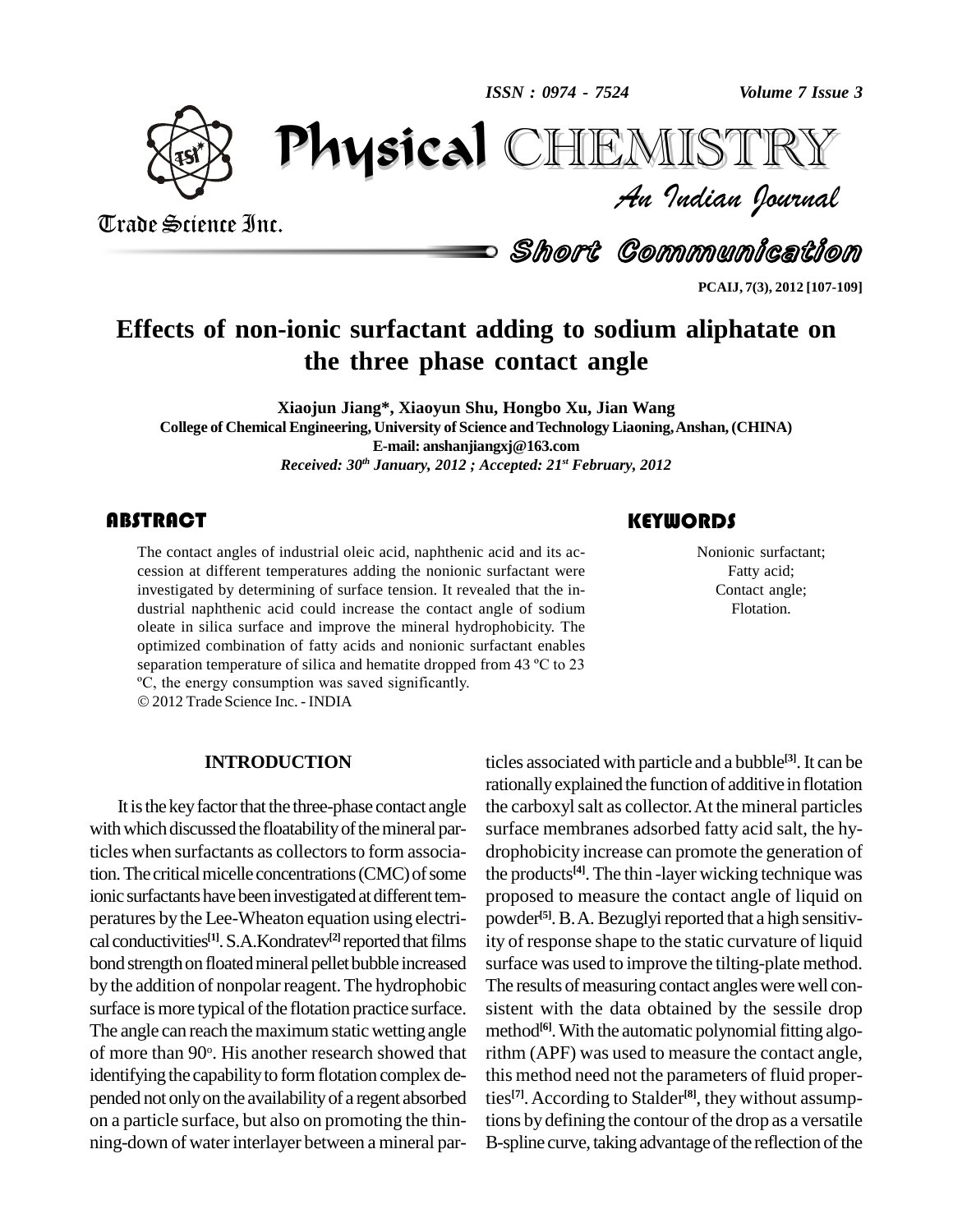# Short Communication

drop onto the substrate to detect the position of the contact points to test the contact angle of spherical droplets and non-symmetric droplets.Dingle used the finite element algorithm to deal with the appearance data of liquid droplet to determine the contact angle<sup>[9]</sup>. When a the co kind of liquid infiltrate a capillary with radius r, the climbing length L of the column bed and the time t can calcu-<br>grade 47.93% was floated in 22-23 °C by the inverse late the contact angle by Washburn equation, ing length L of the column bed and the time t can calculate the contact angle by Washburn equation,  $L^2$ = $\gamma$ rtcos $\theta/2\eta$ . In this article the contact angles of different surfactants combination on  $SiO<sub>2</sub>$  were investigated under different conditions. By the optimized combination of sodium fatty acid and nonionic surfactants, flotation separation  $SiO<sub>2</sub>$  from the hematite in normal temperature gained an excellent result.

### **EXPERIMENTAL**

#### **The main instruments**

Surface tension measurements were determined by 25 a type of K100 surface tension instrument of Kruss  $_{20}$ Comp.. The viscosities of the mixed collector solution<br>were determined by NDJ-7 rotative viscometer. The<br>determination of contact angles were carried out with a were determined by NDJ-7 rotative viscometer. The  $\frac{1}{5}$  15 determination of contact angles were carried out with a  $\frac{1}{10}$ self-made measuring instrument.

### **Reagents and materials**

The quality of industrial grade oleic acid has 192.8mg KOH/g of acid value and iodine value 140. The quality of industrial grade naphthenic acid is of 142mg KOH/g of acid value and neutral oil content weight 18%. The surfactants include Tween 80, polyethylene glycol (PEG) 400 and polyoxyethylene polyoxypropylene ether (2010). They all were of commercial chemicals and were used without further purification. The mineral of hematite was provided by Anshan flotation factory.

### **Experimental operation**

pure silica, particle size distribution in the 200-325 mesh. di Silica was prepared by depth scavenging from  $\frac{m}{m}$  ments of  $\theta$ , the calibrated radius would be used. above factory tailing, with alcohol to remove organic matter, with 1:1 hydrochloric acid washed it twice, iron content of the silica was less than  $0.1\%$ , can be seen as

*Instribution* in<br>
eter of 5.76 *I*<br>
bed the SiO<sub>2</sub><br>
with 0.05g c<br> **IISTRY** A tube inner diameter of 5.76 mm, to ensure the height of  $\text{SiO}_2$  packed bed the  $\text{SiO}_2$  filled was always clim 5.000g, bottom sealed with 0.05g cotton.All the ex-

periments were performed at  $22 \pm 0.5$  °C and pH was fixed at 7.50. The completed capillary vertically inserted the surfaces of the test solutions, recorded a height L per one minute, by the Washburn equation to calculate the contact angle. The flotation separation operation<br>was carried on in the 0.5L cell, 200g mineral samples<br>grade 47.93% was floated in 22-23 °C by the inverse was carried on in the 0.5L cell, 200g mineral samples flotation process to separate  $SiO<sub>2</sub>$  from the hematite.

### **RESULTSAND DISCUSSION**

## **The calibration of effective radius of the particle bed column**

On the  $SiO<sub>2</sub>$  column bed, the climbed heights of carbon tetrachloride at different times are shown in Figure 1.



**Figure 1 : L <sup>2</sup>-t relationship of carbon tetrachloride on silica column (Ò<sup>=</sup> 0.9935)** column ( $\rho$ = 0.9935)

The surface tension of carbon tetrachloride is 26.8 Framit ( $p = 0.9935$ )<br>The surface tension of carbon tetrachloride is 26.8<br> $10^{-3}$ N / m, viscosity is 0.965mPa.s. The complete The surface tension of carbon tetrachloride is 26.8<br>× 10<sup>-3</sup>N / m, viscosity is 0.965mPa.s. The complete<br>wetting of silica by carbon tetrachloride, the cos $\theta$  is 1,  $\times$  10<sup>-3</sup>N / m, viscosity is 0.965mPa.s. The convetting of silica by carbon tetrachloride, the cos<br>calibrated column radius:  $r = 2η· L<sup>2</sup>/γ t = 2.44$ i.s. The complete<br>ride, the cos $\theta$  is 1,<br> $\frac{2}{\gamma} \gamma$  t = 2.44  $\times$  10<sup>-5</sup> wetting of silica by carbon tetrachloride, the cos $\theta$  is 1,<br>calibrated column radius:  $r = 2\eta \cdot L^2/\gamma t = 2.44 \times 10^{-5}$ <br>m. The calibrated radius, compared with the 5.76×10<sup>-3</sup> m radius of the glass tube filled with  $\mathrm{SiO}_2$  less two orders of magnitude. The calibrated radius expresses the<br>gaps between the particles. In the following measure-<br>ments of  $\theta$ , the calibrated radius would be used. gaps between the particles.In the following measure-

#### **Determination of contact angles**

The total concentration of sodium oleate and sodiumnaphthenatewas 1.0%, change the proportion of sodium naphthenate, the viscosity, surface tension and climbed heights at different times were measured. The results are shown inTABLE 1.